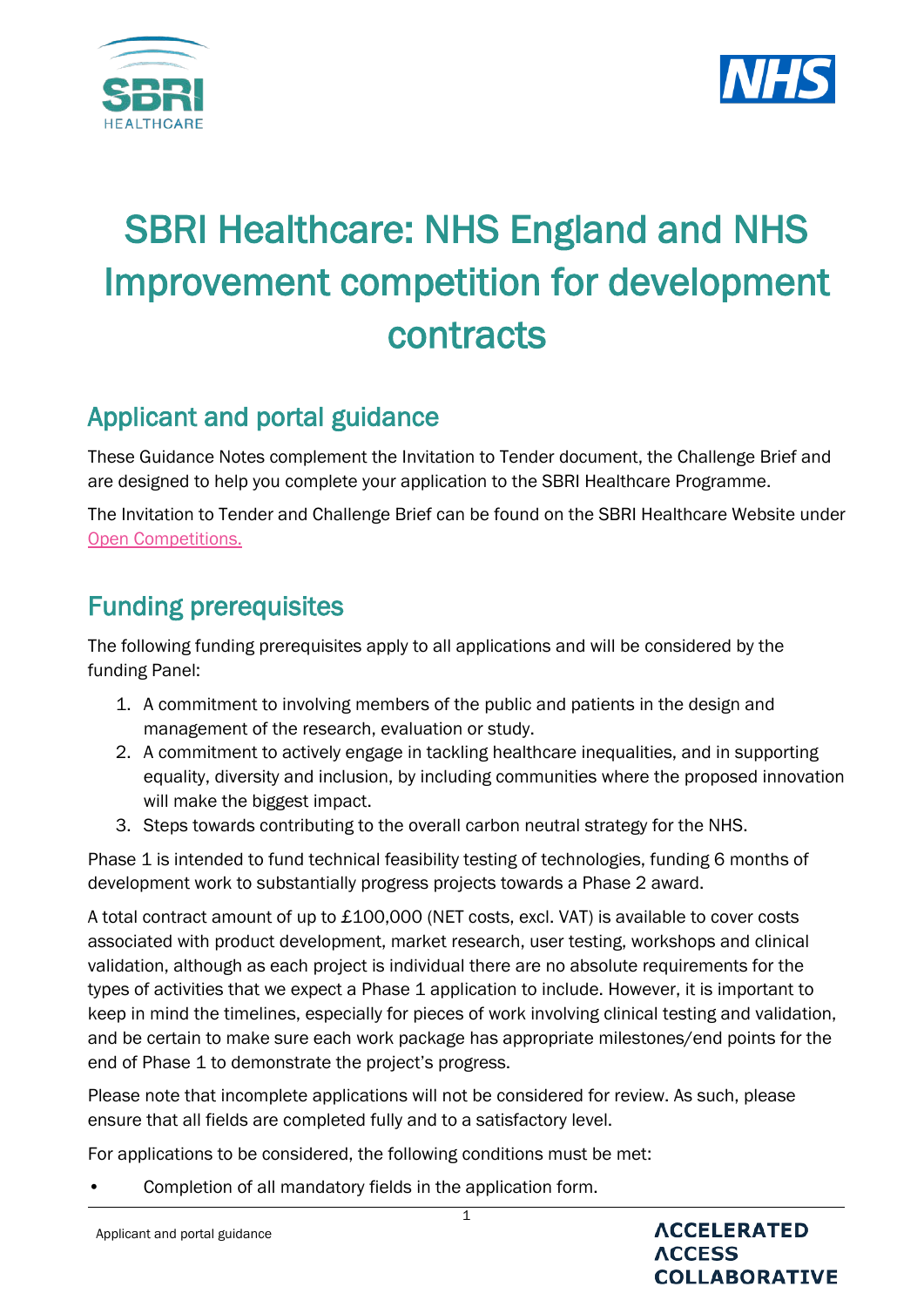• A complete breakdown of requested budget using the template spreadsheet provided. Budget provided in other formats will not be accepted.

• The funding requested in the spreadsheet must be aligned with the application form.

• Descriptions of any listed team members, clinical partners, and/or subcontractors, including descriptions of their experience, their roles in the project, and costs should be provided.

# Guidance for completing your Phase 1 application on the PMO Portal

These notes should be read alongside your application as they are designed to help you provide the information required.

Please keep the use of acronyms to a minimum. Only use acronyms where a term is mentioned frequently throughout the proposal. If you do choose to use an acronym, do not assume that the reader knows what it means, and be sure to define it, bearing in mind that individual sections of the application may be read separately during the selection process.

In order for your application to be accepted you must submit the minimum required information. This information includes all mandatory fields from the application form (as indicated with a red asterisk next to questions). If you do not complete this information, you will not be able to submit your application.

If you do not have all the answers you need to fully complete the application, you may save your progress using the 'Save and Close' button and return to the application process at a later date.

Guidance on the individual sections of the application form is provided in the following sections:

# Section 1: Application summary

Information entered into this section provides a summary of your application.

### Application title

Please provide a title for the project that would be suitable for publication. This should be descriptive, concise and contain keywords relevant to the project. (max word limit: 100)

#### Sub-challenge selection

Please ensure that the correct sub-challenge and associated sub-category of the competition has been entered from the drop-down list.

### Host organisation

Please give details of the organisation who will be responsible if the project is funded.

### Contract start date

Please enter the earliest start date for your Phase 1 project. Projects are expected to start approximately six weeks after the SBRI Healthcare Selection Panels. The start date is provisional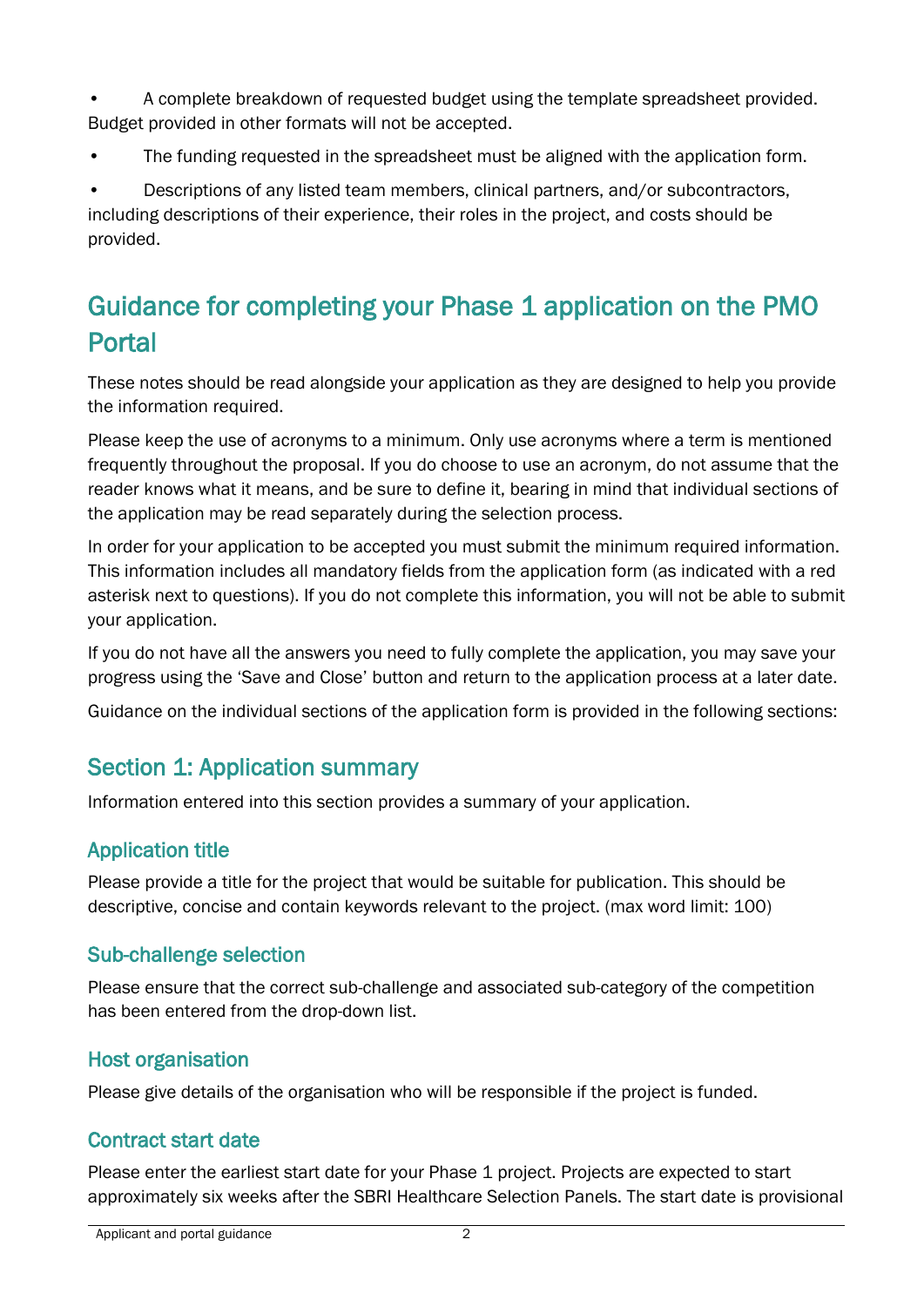and will be confirmed by the PMO.

### Contract duration

Phase 1 projects have a maximum of six months duration.

## Total contract cost

This field will automatically be populated to show the total NET cost provided in section 6.

## Type of innovation

Please choose from the drop-down list provided.

## Technology readiness level (TRL)

Please choose from the drop-down list provided.

#### Health category

Please choose from the drop-down list provided.

#### Market segment

Please choose from the drop-down list provided.

#### Market size

Please provide the expected market size for your proposed technology/solution.

### AHSN involved in the project

Please choose from the drop-down list provided.

### AHSN role

Please provide a brief description of the role of the AHSN in the project. (max word limit: 100)

# Section 2: Company details

Complete details relevant to your organisation: company website, company registration number (for those in the UK), VAT registration number, region, type of organisation, company size, company status, main business activity and annual turnover.

# Section 3: Plain English summary

A plain English summary (max word limit: 300) is a clear explanation of your project. The plain English summary may be used to inform reviewers, including experts who might not have specialist knowledge of your field as well as members of the public of your funding application. If your application for funding is successful, the summary may be used on the SBRI Healthcare website.

Please make sure your summary is free of jargon and easy to read and provides an overview of your proposal.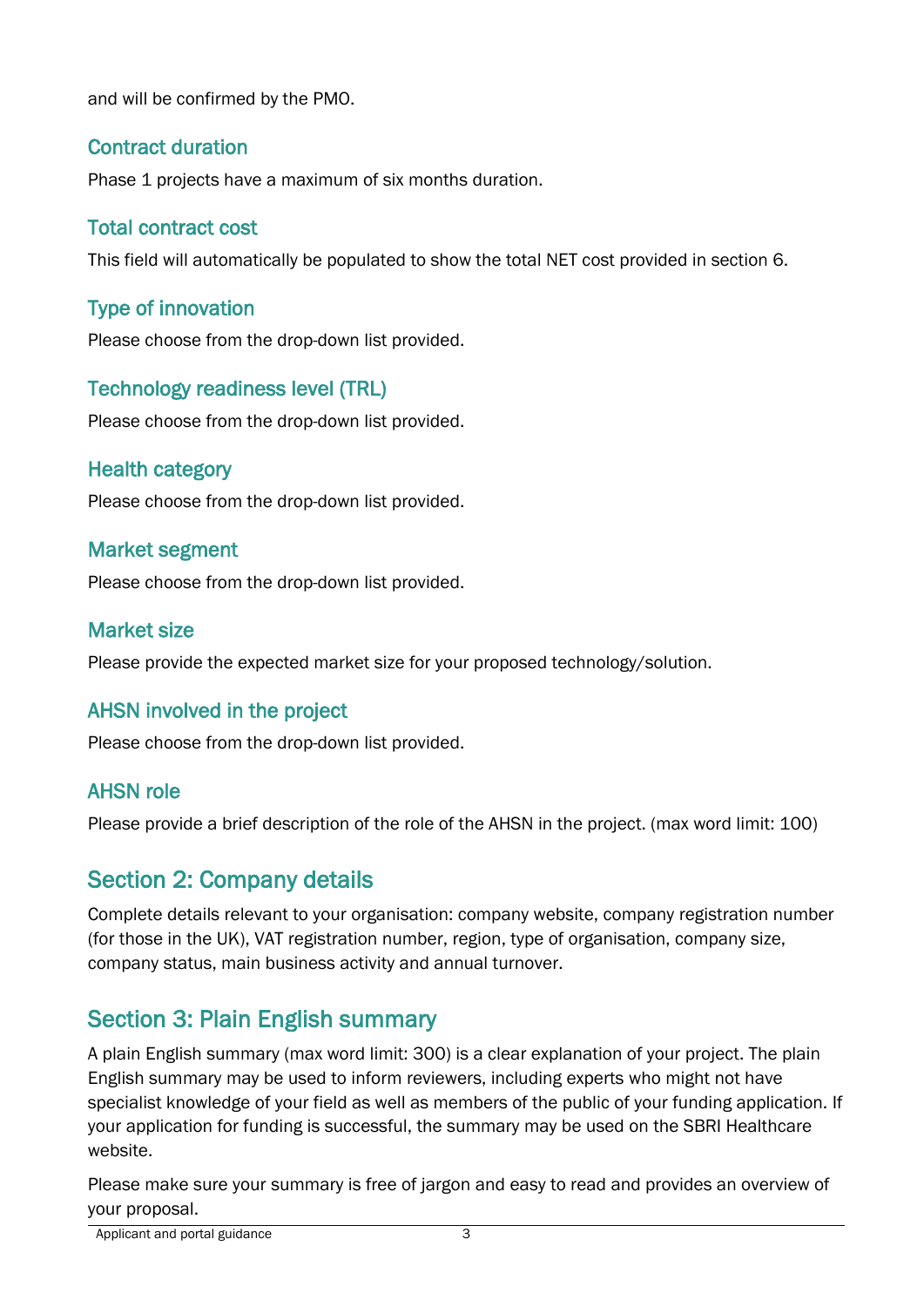It is helpful to involve patients/carers/members of the public in developing a plain English summary.

When writing your summary consider including the following information where appropriate:

- aim(s) of the project
- background to the project
- design and methods used
- patient and public involvement
- dissemination.

The plain English summary is not the same as a scientific abstract - please do not cut and paste this or other sections of your application form to create the plain English summary.

# Section 4: Project plan

# 4a. Description of proposed technology/device/service

Avoiding the use of unnecessary technical jargon, please clearly describe your proposed idea/technology, how it meets the market/patient needs as described in the competition challenge brief and how it could be implemented to deliver benefits to the patients and the wider system. (max word limit: 500)

# 4b. Project description and breakdown

Please provide a detailed description of the proposed Phase 1 project, clearly outlining the expected exit point of the project. This section should identify milestones and timings. Applicants should add a separate file for the Gantt chart using the attachment link within this section. (max word limit: 1000)

Detail is important here. Explain with precision what it is that will be done in Phase 1, by whom and by when. Concise definitions of success for each milestone are also essential and these should be tangible deliverables. The whole plan should allow reviewers to easily understand what will be achieved and how you will know it has been successful.

The project plan should include the following:

- the individual work packages within your project, including well-defined milestones and key measurable deliverables.
- the key risks associated with the project alongside mitigation plans, ensuring that these risks are considered when defining the milestones.
- an overview of the Phase 2 preliminary plan and work-packages.

# 4c. Milestones

Please list up to 5 key milestones for the project, along with timings for completion, and details of the person/organisation responsible for delivering the milestone (under resource) in the table supplemented.

The milestones for Phase 1 should be comprehensive, apply objective success criteria (e.g. 'all tests delivered to 99% accuracy' or 'for statistical significance 2000 samples must be processed') with an emphasis throughout on practicality – we are seeking evidence that the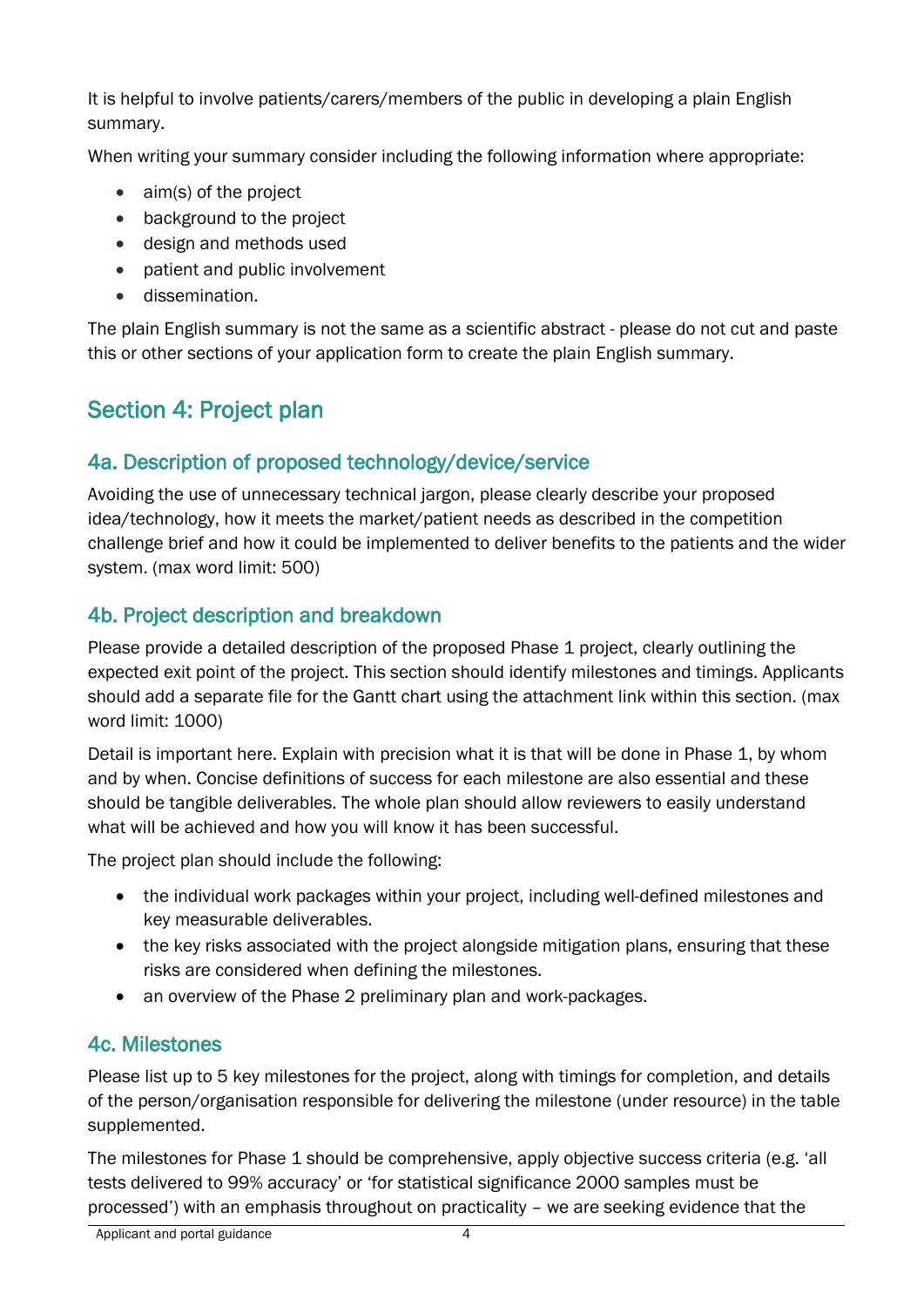technology works, can be made into a viable product and can achieve the proposed benefits. Appropriate record keeping and reporting are essential, but reports are not in themselves the main goal of the project.

Please note that the milestones stated may be used as part of the contract if your application is successful. It is advised that milestone dates be aligned with the programme's quarterly interim reporting requirements, to assist in the description of the project's progress.

# 4d. Key competitors and unique selling points

Please describe the market you plan to address, ensuring to address the following:

- Barriers to entry
- Cost of the problem

Please also provide details of competing technologies or alternatives, either on the market or in development, and describe the advantages and innovativeness of your proposed solutions over these (i.e. what is your unique selling point?). If there are no comparable products, please explain the advantage of your technology over the current standard of clinical care. (max word limit: 300)

## 4e. Intellectual property

The definition of Intellectual Property (IP) includes patents, trademarks, designs, copyright (such as new software, checklists, scales, protocols, questionnaires, toolkits, guidelines or similar), research tools (such as data analysis techniques, assays, cell lines, biomarkers, materials or equipment and devices) and (clinical) data. (max word limit: 300)

Please provide details of any relevant existing background IP that will be utilised during the project and the current ownership arrangements, including patents or patent applications.

Clearly detail the ownership of background IP and any relationships that must be upheld for both the completion of the project and its commercial use in the UK (secured future access).

Please describe/explain:

- Any other existing third-party Intellectual Property (IP) not owned exclusively by the applicant, and its significance to your freedom-to-operate.
- Any IP which will be produced and/or improved during the project (foreground IP) and how this will be managed and captured. Also provide details regarding expected ownership of foreground IP.
- Details of any freedom-to-operate searches that have been conducted to date.
- Please describe here all relevant competing IP, and related products, that may influence the success of your project.

# 4f. Commercialisation and NHS/Social care implementation strategy

Please describe how the product will be commercialised and the planned route to market (distribution, sales, etc.). (max word limit: 500).

Please include:

• A prediction of the target pricing and margins anticipated for this product.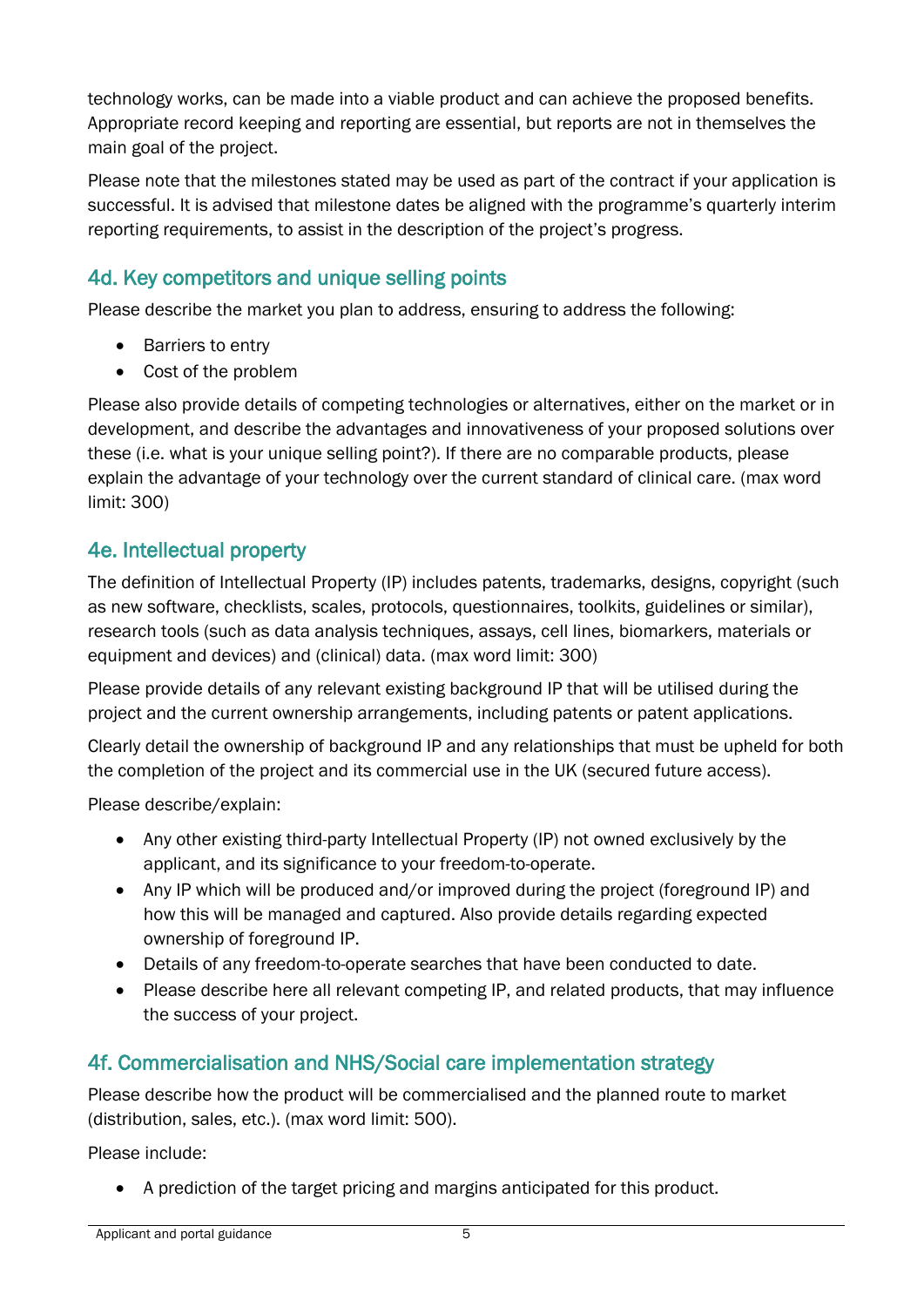- A discussion of the health economic benefits that this product could deliver for the NHS and/or Social Care sector.
- A brief review of the market size for this product in the NHS and beyond (EU, US, etc.), including growth rate of the market, main competitors and potential adoption issues.
- A description of your plans for full commercial implementation, including plans for internationalisation. Please also indicate how the product is likely to be used, who the customer is, and evidence of users' willingness to buy.
- An indication of whether additional funding will be required to commercialise the product. If so, describe the expected capital investment and the plans to raise this.
- An indication of how you are intending to engage with the NHS/Social care settings to ensure the solution is implemented into the current care pathways.

Please ensure that any regulatory hurdles arising are clearly indicated and taken into account.

If you are applying from a University or NHS organisation, please include details of your plan for commercialisation of the results of your project.

# 4g. Patient and public involvement and engagement (PPIE)

Patient and Public Involvement and Engagement (PPIE) is an accepted and recommended working practice within Healthcare research ensuring that solutions are co-produced with patients, meet patient needs and to ensure there is acceptability among end-users. Applicants are expected to develop a thorough PPIE strategy as part of their Phase 1 projects and implement it, if awarded, in Phase 2. (max word limit: 300)

Please describe how patients and service users have been involved in the design and development of your solution to date, and your plans for involving patients and the public in your Phase 1 project and as a part of the development of the technology or service.

Please include how you will ensure that the innovation will be acceptable to patients and to the wider health care community (their families, carers and wider support network).

Please provide specific details such as the way you will be engaging with the patients and the public, the frequency at which you will plan this engagement and the specific outputs.

For further information regarding PPIE, we strongly recommend applicants to refer to *Involve* [guidance.](https://www.invo.org.uk/resource-centre/resource-for-researchers/)

# 4h. Equality, diversity and inclusion and net zero policy

The SBRI Healthcare programme is committed to promote equality, diversity and inclusion and reduce health inequalities through the development of technologies and solutions it is funding.

Applicants are expected to analyse the impact of their technologies on the wider population and people with protected characteristics, underserved and underrepresented population and to consider geographical reach.

More information on what constitutes a health inequality can be found on [The King's Fund](https://www.kingsfund.org.uk/publications/what-are-health-inequalities) website.

The programme is also committed to ensure that proposed technologies/solutions are considering steps towards the carbon neutral strategy and objectives for the NHS as identified in the **Delivering a Net Zero NHS** report. Particularly, we expect applicants to consider the impact of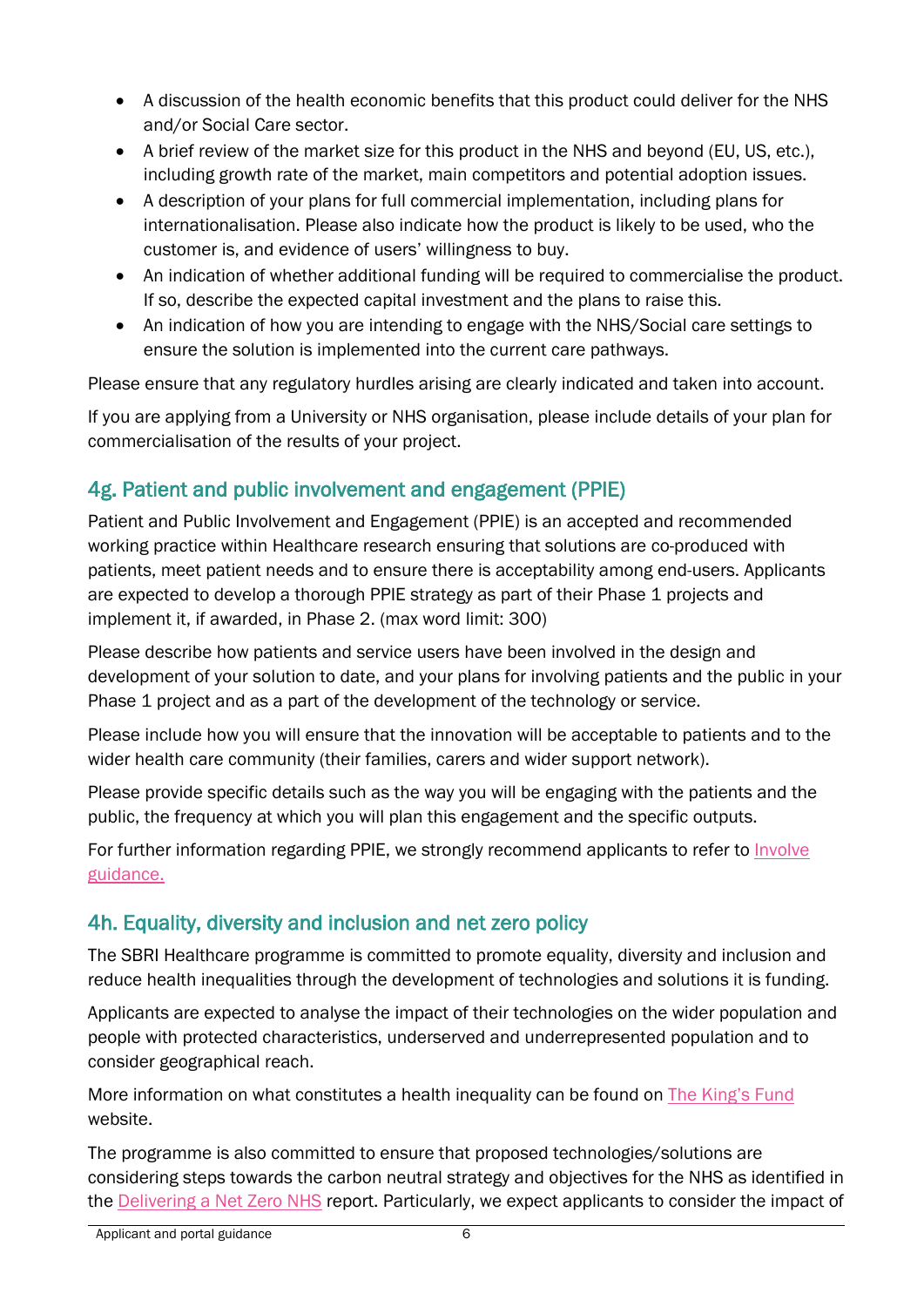their technologies on the carbon emissions throughout the lifecycle of their products, and how it will contribute to net-zero emission by 2040.

# Section 5 – Team

Please note that members of the project team and project partners will need to be 'invited' through the PMO RMS via email to participate as team members, after which they must confirm their participation. The same process applies with the clinical partners and sub-contractors. The application cannot be submitted without doing so.

Firstly, please ensure the team member(s), sub-contractor(s) and clinical partner(s) are registered onto the RMS portal (https://pmo.ccgranttracker.com/). Once their account is registered and approved, the lead applicant will be able to 'invite' the team member(s), subcontractor(s) and clinical partner(s) to the application.

Please ensure that those invited to collaborate on this application confirm their involvement in good time, as the application cannot be submitted without this.

The role and time commitment of team members, advisors and subcontractors should be included.

Please note that for applications to be considered all fields within this section must be completed fully and to a satisfactory level. This includes complete descriptions of team members, subcontractors, advisors, clinical/HCP partners, their experience, their roles in the project, FTE commitments (if applicable) and costs.

# 5a. Team members

Please add details of all team members and their role in the project. A maximum of 10 team members can be added. Do not include sub-contractors in this section.

Team members are those individuals with responsibility for the day to day management and delivery of the project. Team members are considered employees of the Lead Organisation and are expected to share responsibility for its successful delivery. All other members outside of the Lead Organisation should be added under sub-contractor, advisor, clinical partners or other posts as appropriate.

Please provide a job title, detailed description of the role performed in the project, time allocated to the project and relevant experience and skills. Time allocated to the project should ideally be expressed as an FTE percentage (the time allocated during the period of the project indicated as a proportion of the working hours for a Full Time Equivalent position).

Relevant commercial and management expertise of team members should be included.

# 5b. Sub-contractor(s) and advisor(s)

Please provide the details of any sub-contractors or advisors involved in your application. A maximum of 10 sub-contractors/advisors can be added. Please provide a job title, detailed description of the role performed in the project, time allocated to the project and relevant experience and skills of the sub-contractor(s) or advisor(s).

The use of subcontractors is optional, however where your proposal involves sub-contracted individuals or companies, or benefits from the input of named expert advisors, details should be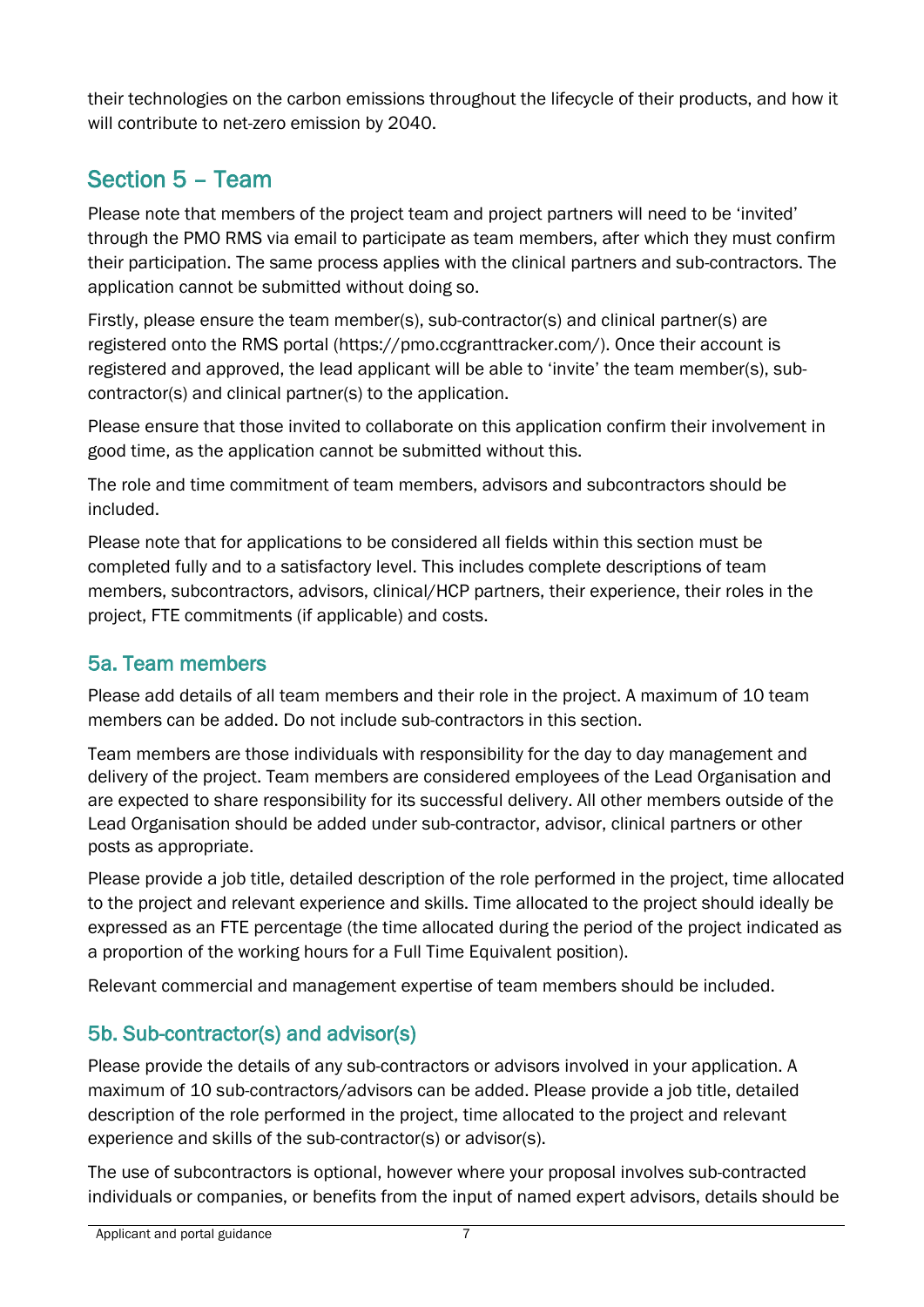provided.

While quotes for activities can be in the form of forecasts in this application, you will be asked to provide formal quotes as part of the due diligence process if you are successful. If an advisor provides services at no cost or at a level of expenses incurred only, this detail should be indicated.

# 5c. Clinical /healthcare professional (HCP) partner(s)

Please provide the organisation name, clinician/HCP's job title, a detailed description of the role performed in the project, time allocated to the project and relevant experience and skills of the clinical/HCP partner(s).

The use of a clinical/HCP partner is not mandatory, but it is strongly recommended. A maximum of 10 clinical/HCP partners can be added.

#### 5d. Other posts

Please provide a detailed description of any other posts that are yet to be confirmed or appointed for the project. Please also provide the job title, a detailed description of the role performed in the project, time allocated to the project and relevant experience and skills that are required for the role.

# Section 6 – Budget

### 6a. Application finances

Please note that SBRI Healthcare is a pre-commercial procurement programme and as such it is not a grant and not VAT exempt. If you are successful, you will be awarded a Development Contract which is subject to VAT. All project costs should be indicated as NET cost incurred and a VAT charge at 20% may be applied. Please note that proposed projects can request a maximum total of £100,000 NET costs and requests for funding above this will be rejected.

Please provide a line-by-line summary of costs for Phase 1 in the table supplemented. The costs quoted must reflect actual costs at a "fair market value" and profit should not be included. Please note that when indicating costs, please indicate the NET costs in the respective rows of the table supplemented.

- Labour costs (for all those contributing to the project)
- Material costs (including consumables specific to the project)
- Capital equipment costs
- Sub-contract costs
- Travel and subsistence costs
- Indirect costs
- Other costs
- Total NET costs (auto populated)
- Please confirm if you will be claiming VAT at 20% (please tick yes if you will apply VAT to the total costs)
	- \*Please note VAT is the responsibility of the invoicing organisation.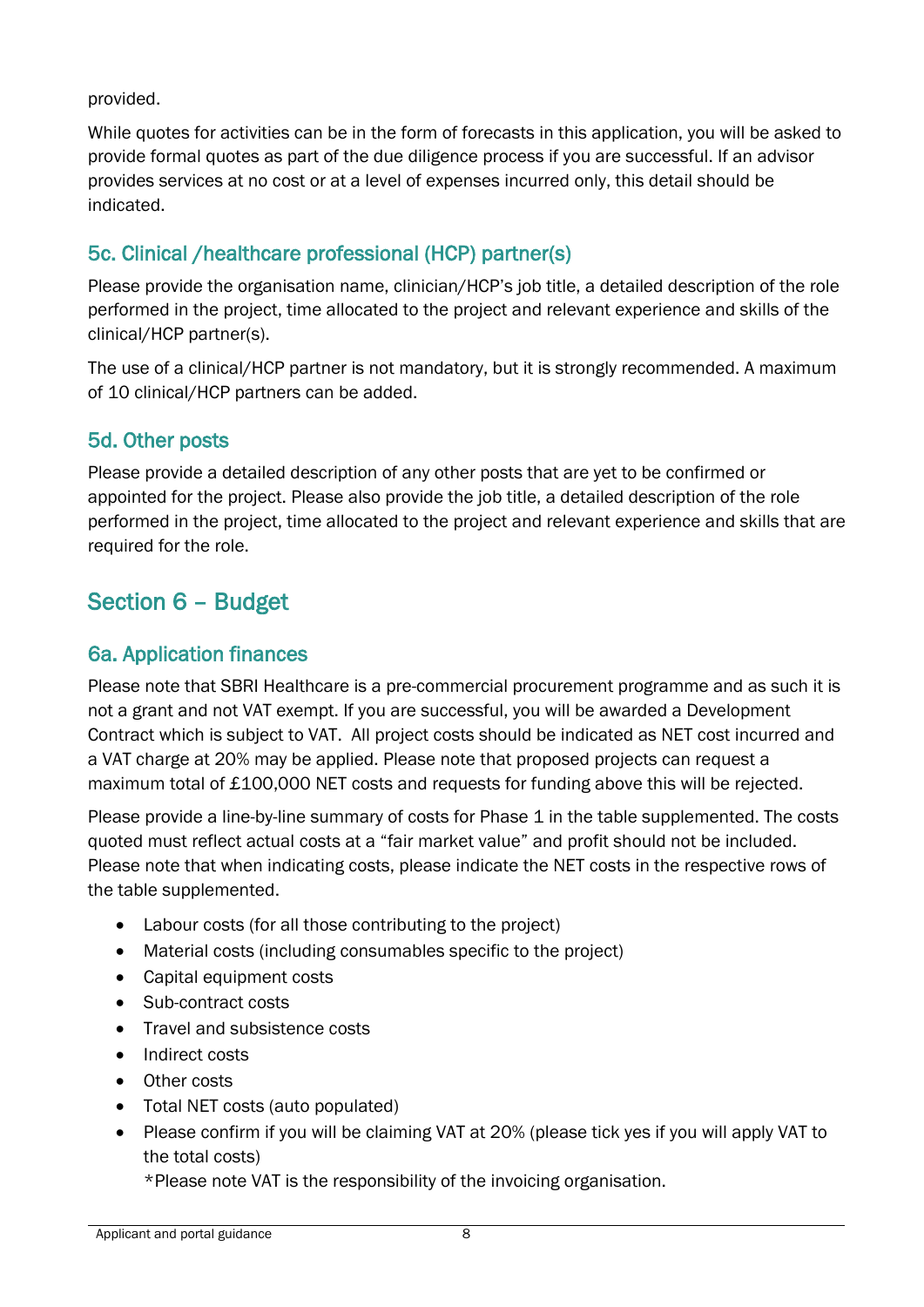## 6b. Justification

Please provide a justification of the costs, or staff involved and quotes from sub-contractors where applicable. (max word limit: 500)

If there is significant use of subcontractors, please explain how these will be used and the costs of each. Please note the Assessors are required to judge the application finances in terms of value for money, evaluating whether the proposed cost for effort and deliverables in a proposal reflect a fair market price.

Itemisation of costs and methods of calculation may be requested at a later date to support the application.

Please download, complete and finally attach the SBRI Finance spreadsheet with the details of all your costs following the different costs categories:

- START AWARD DETAILS
- Labour costs
- Material costs
- Capital equipment costs
- Sub-contract costs
- Travel and subsistence costs
- Indirect costs
- Other costs

In the Labour costs section, please provide details of posts and salaries of team members. This includes: name, role, grade (put N/A if not relevant), annual salary and on-costs (cost incurred by the organisation to employ someone), %FTE dedicated to the project and the total number of months on the project (1-12). Use only Year 1 for your Phase 1 project. Please also include details about staff that are to be recruited and justify staff positions in the 'Justification of Costs' section at the bottom of the sheet and ensure the posts/figures entered are in line with those entered in the application form.

In the Material costs section, please provide details of the consumables required for the project and justify the costs wherever possible, particularly for larger consumables items.

In the Capital equipment section, capital expenditure should be clearly justified in relation to the project and the cost should take into account the duration of the project. Leasing equipment from a provider or borrowing from existing facilities is an option to consider. Any equipment should be itemised over the value of £250. Anything under can be grouped. All equipment should be clearly justified at the bottom of the spreadsheet.

In the Subcontractor costs section, please outline the hourly/daily rate for each provider including consultancy, sub-contractors, IP and legal. Here we also expect to see payment for PPIE time (rates should be provided to justify the costs), PPIE travel fees, accommodation and subsistence where applicable, support costs if required and training.

In the Travel and subsistence costs section, please include project-related travel costs using the most economic means possible. Please note that meals & accommodation are acceptable. Remember to add details to justify the costs (number of visits, travel required, subsistence associated to a specific meeting, etc.) and provide details of conferences and the number of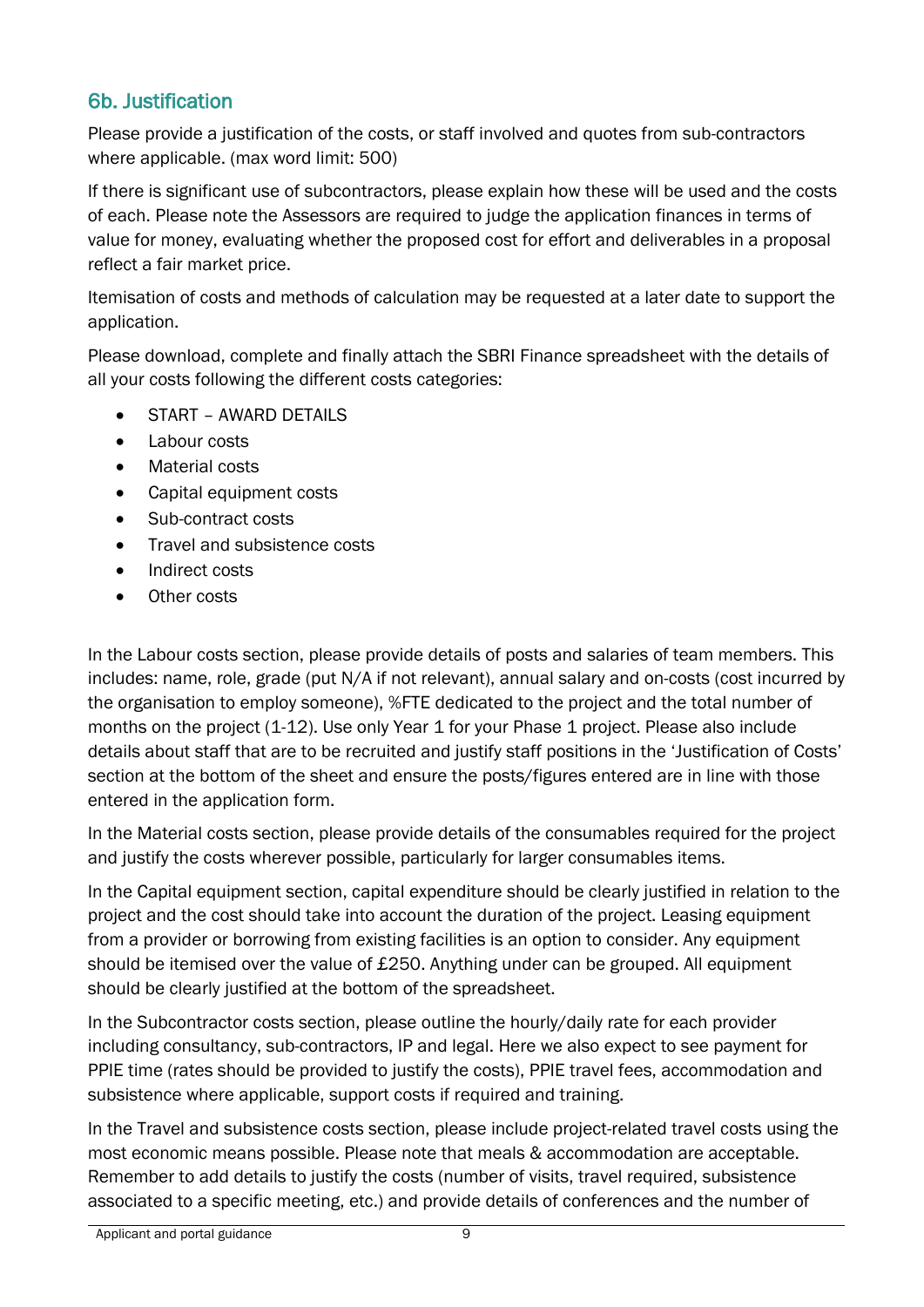people attending (If applicable).

In the Indirect costs section, you may include:

- Estate costs: for example, building and premises costs, services/utilities, rent or lease, insurance, etc.
- Other indirect costs may include other departmental costs (for example Finance & HR).

Finally, in the Other costs section you should include all other cost items which do not fit elsewhere, such as any dissemination costs related to publication or dissemination of findings.

Please note that services outside England are acceptable but should be clearly justified in the justification section.

Please note that a SBRI Healthcare award is not a grant but is considered as a development contract responding to a tender, as such, Full Economic Costing (FEC) is not covered. If the Lead Organisation is a University, please refer to your finance/contracts office for guidance on tender applications.

Please note that for the application to be considered a complete breakdown of requested budget using the template provided is required. Budget provided in other formats will not be accepted. The funding requested in the spreadsheet should also be aligned with the application form.

# Section 7 – Supporting information

If required, an additional supporting document can be submitted with your application form (1 A4 page, e.g., a flow diagram illustrating the study design and the flow of participants, diagrams, pictures etc.). If submitting a flow diagram, applicants should also describe complex interventions and controls as accurately and fully as possible within their diagram.

Please note that uploads must be provided as a Word or PDF document.

Please note that excessive attachments may lead to your application being excluded from the assessment process.

# Section 8 – Administrative contact details

Please provide the details of an administrative lead as a secondary point of contact for any queries relating to this application.

# Section 9 – Validation summary

Please follow the steps on the screen in order to validate and submit your application.

All mandatory fields should be completed, and project partners invited should have validated and approved their participation.

Once submitted, the completed application can be viewed or downloaded from the PMO RMS Portal, however you will no longer have the ability to edit the application.

Please refer to the Invitation to Tender and visit the [SBRI Healthcare competition pages](https://sbrihealthcare.co.uk/competitions/open-competitions/) for details on the application deadlines. Only those applications received before the competition deadline will be accepted.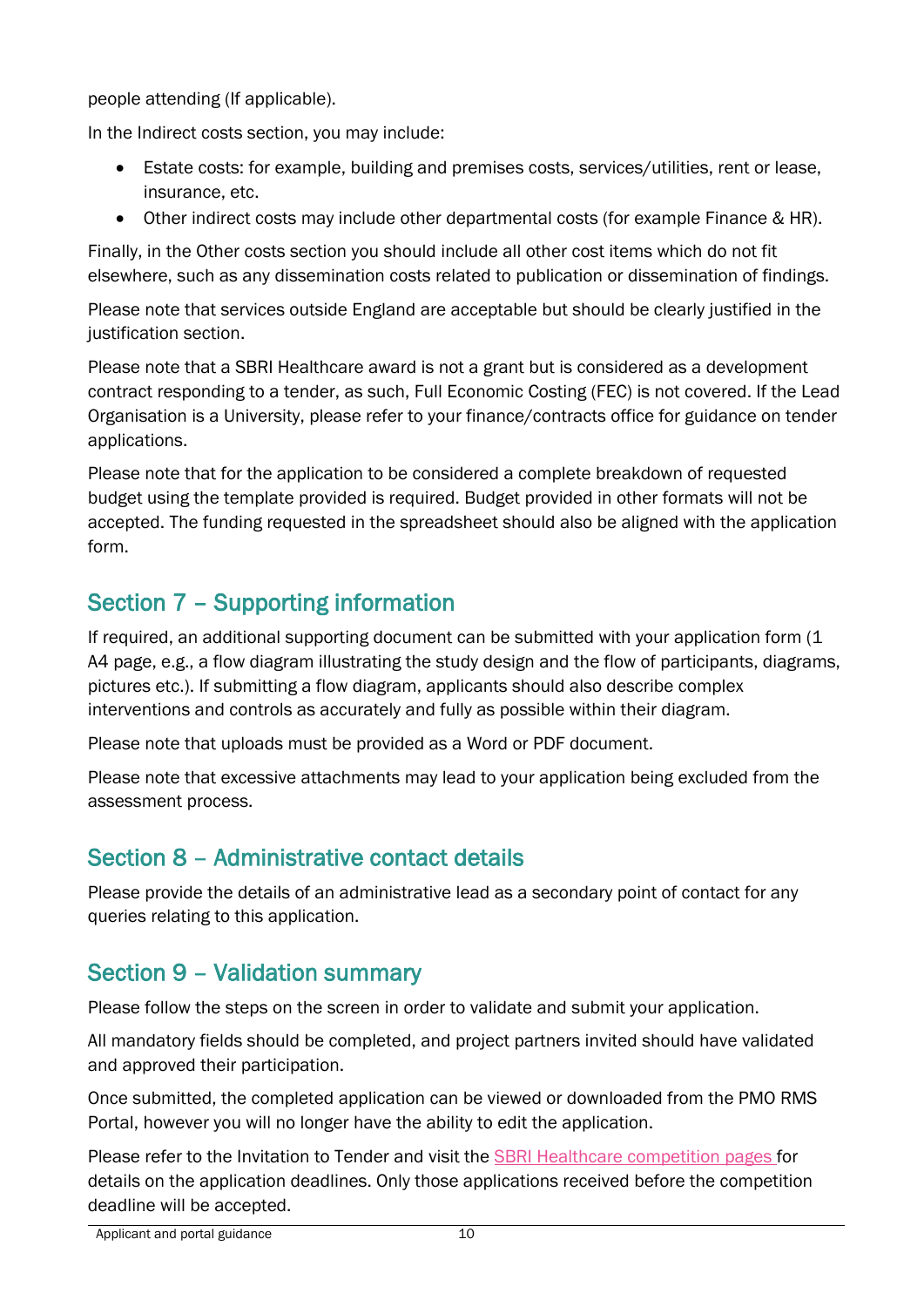Please do not send completed applications by post or by any other means than through the portal.

For more information, please see [www.sbrihealthcare.co.uk.](http://www.sbrihealthcare.co.uk/)

Questions on the challenges and scope of this SBRI Healthcare competition should be addressed to the Programme Management Office via email to [sbri@lgcgroup.com.](mailto:sbri@lgcgroup.com)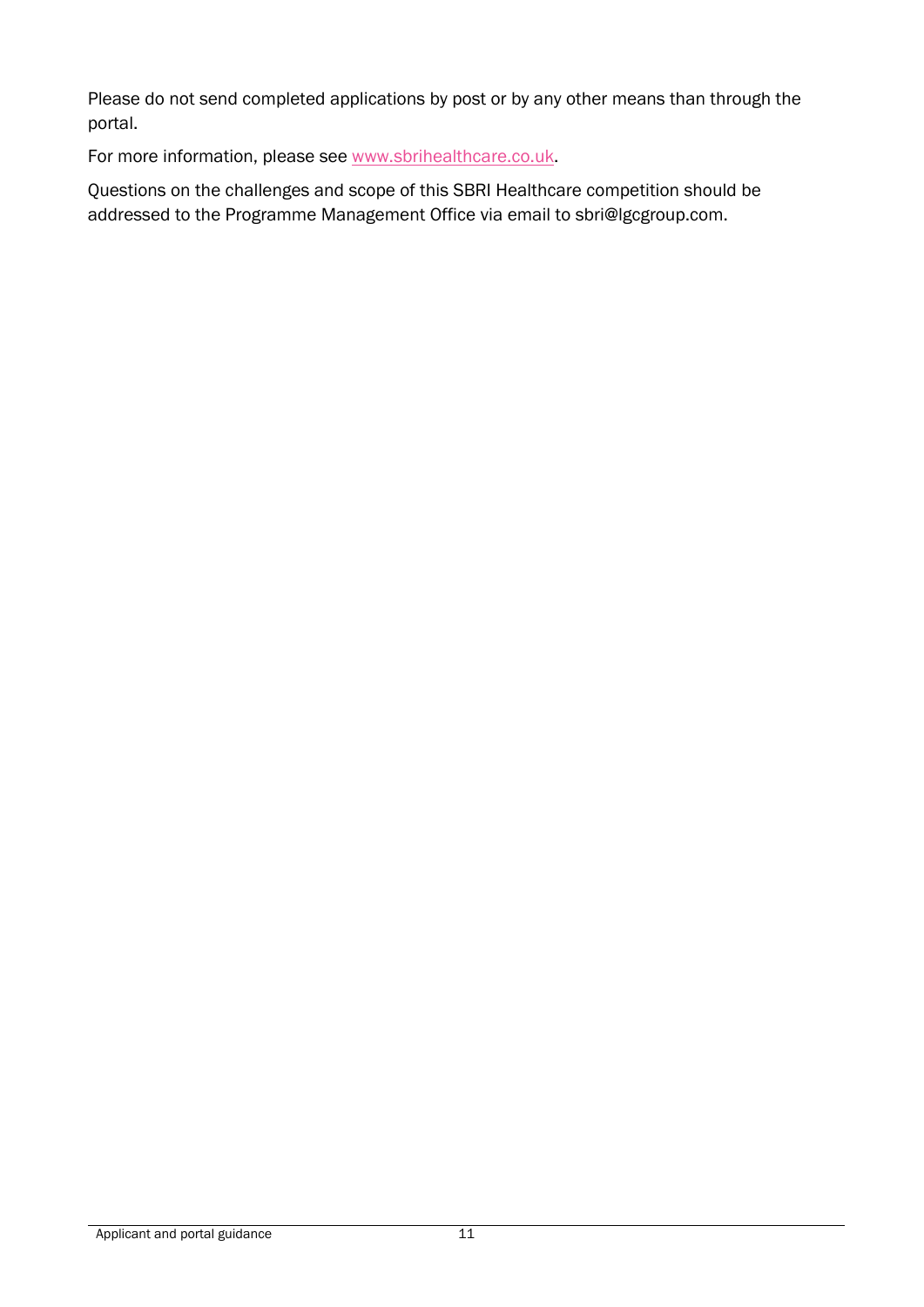# Further guidance on using the Research Management System (RMS)

Applications must be made through the RMS [online application portal.](https://pmo.ccgranttracker.com/)

A template application form may be downloaded from the [competition page on the SBRI website,](https://sbrihealthcare.co.uk/competitions/open-competitions/) however, please note that this is for demonstration purposes only and may not be used to submit an application.

### Register as a new user

Only registered users of the RMS application portal can apply. Applicants new to using the application portal should register as a new user. Once logged into your account the application portal home page is the starting point to create applications, access co-applications and to update contact information and professional details.

1. As a new user, on the right-hand side of the homepage, select "Register"



2. Enter your organisation email address and confirm. Your email address will become your sign-in username. Please use your organisational (NOT personal) email address for this. Select "Next"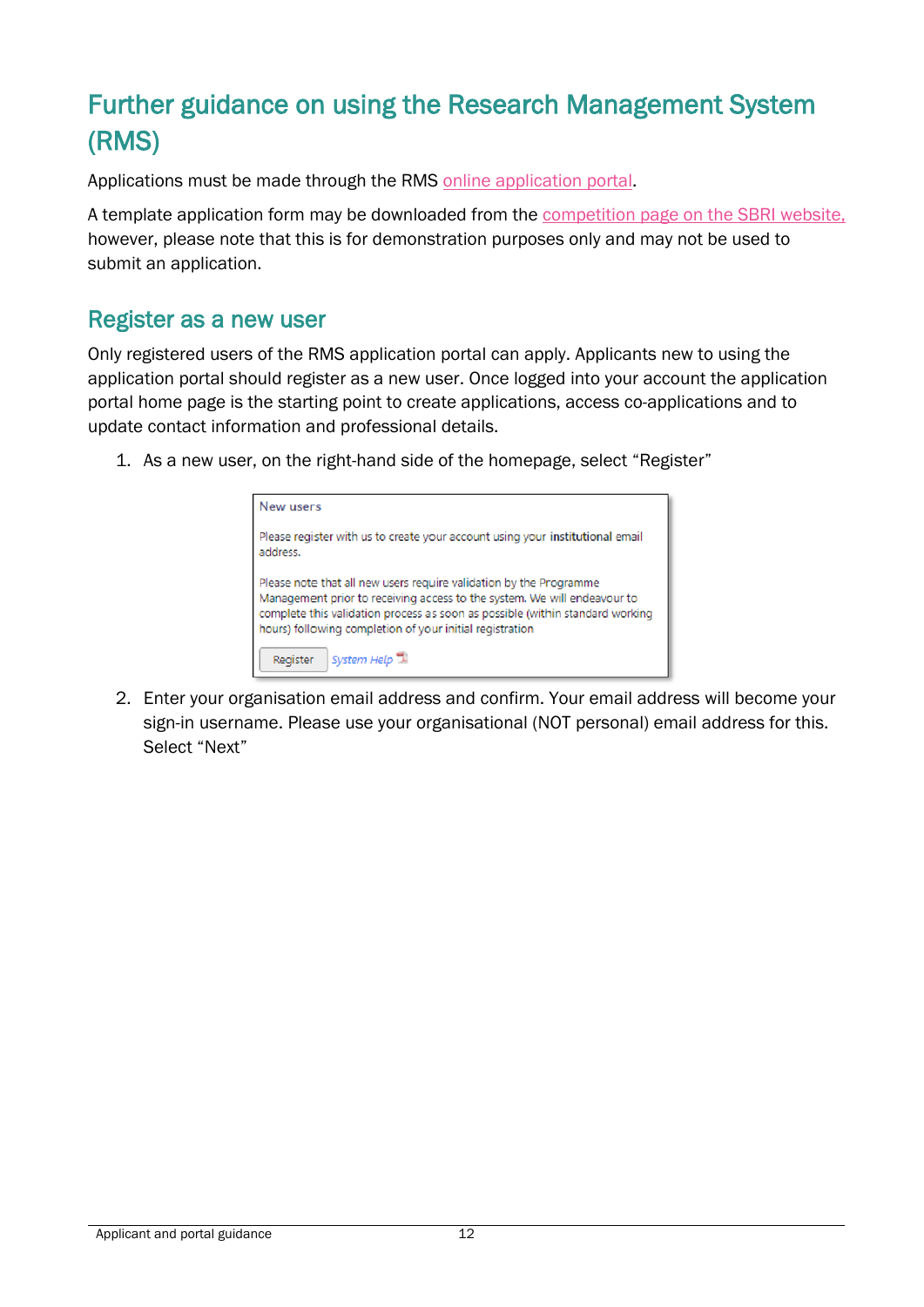Applicant and portal guidance 13

3. Enter your details in all fields and select 'Next'. <br>
In Note: denotes a mandatory field which must be completed.

| Register                  |                                                                                                                              |                                                                                |     |                                                                                                                                                                                                                                                                                                                                     |
|---------------------------|------------------------------------------------------------------------------------------------------------------------------|--------------------------------------------------------------------------------|-----|-------------------------------------------------------------------------------------------------------------------------------------------------------------------------------------------------------------------------------------------------------------------------------------------------------------------------------------|
|                           | Thank you. Please complete the remainder of this short registration form.<br>( · denotes a mandatory field for registration) |                                                                                |     |                                                                                                                                                                                                                                                                                                                                     |
|                           | already have an account in the system please return to the login screen.                                                     |                                                                                |     | To register for access to the Programme Management Offices Research Management System please enter your personal details in the form below. Upon successful<br>registration, a confirmation of your login and password will be sent to the email address supplied. Registered users should only have a single account, so if you    |
|                           | are under constant review and will be updated and/or revised based on that review as appropriate.                            |                                                                                |     | Our purpose for collecting this data is to register you in the system and to have the necessary information to communicate with you about grant management.<br>activities. The data we collect here is collected in the public interest. Information provided here may be subject to Freedom of Information requests. These notices |
| Email                     | If you have any other queries about registration or an existing account then please contact us.                              |                                                                                |     |                                                                                                                                                                                                                                                                                                                                     |
| Title                     | (select)                                                                                                                     | ۰<br>٠                                                                         |     |                                                                                                                                                                                                                                                                                                                                     |
| First Name                |                                                                                                                              |                                                                                |     |                                                                                                                                                                                                                                                                                                                                     |
| Last Name                 |                                                                                                                              | ä                                                                              |     |                                                                                                                                                                                                                                                                                                                                     |
| Nationality               | (select)                                                                                                                     | $\mathbf{v}$ $\mathbf{0}$                                                      |     |                                                                                                                                                                                                                                                                                                                                     |
| Expertise                 |                                                                                                                              |                                                                                |     |                                                                                                                                                                                                                                                                                                                                     |
|                           |                                                                                                                              |                                                                                |     |                                                                                                                                                                                                                                                                                                                                     |
|                           | 25 word max (25 words left)                                                                                                  |                                                                                |     |                                                                                                                                                                                                                                                                                                                                     |
| Specialty                 | (Select)                                                                                                                     |                                                                                | ▼ 田 |                                                                                                                                                                                                                                                                                                                                     |
| Position                  |                                                                                                                              | $-9$                                                                           |     |                                                                                                                                                                                                                                                                                                                                     |
| Department                |                                                                                                                              | ۵                                                                              |     |                                                                                                                                                                                                                                                                                                                                     |
| Organization              |                                                                                                                              |                                                                                |     | ٠                                                                                                                                                                                                                                                                                                                                   |
|                           |                                                                                                                              | To celect your organization, begin tuping its name and select from the list.   |     |                                                                                                                                                                                                                                                                                                                                     |
| <b>Address</b>            |                                                                                                                              |                                                                                |     |                                                                                                                                                                                                                                                                                                                                     |
|                           |                                                                                                                              |                                                                                |     |                                                                                                                                                                                                                                                                                                                                     |
|                           |                                                                                                                              |                                                                                |     |                                                                                                                                                                                                                                                                                                                                     |
| City                      |                                                                                                                              |                                                                                |     |                                                                                                                                                                                                                                                                                                                                     |
| County                    |                                                                                                                              |                                                                                |     |                                                                                                                                                                                                                                                                                                                                     |
| Pastcade                  |                                                                                                                              |                                                                                |     |                                                                                                                                                                                                                                                                                                                                     |
| Country                   |                                                                                                                              | to select the country, writer a minimum 3 characters and select from the fist. |     |                                                                                                                                                                                                                                                                                                                                     |
| International             | $0.0 - 14$                                                                                                                   |                                                                                |     |                                                                                                                                                                                                                                                                                                                                     |
| Dialing Code<br>Telephone |                                                                                                                              |                                                                                |     |                                                                                                                                                                                                                                                                                                                                     |
|                           |                                                                                                                              |                                                                                |     |                                                                                                                                                                                                                                                                                                                                     |

4. Ensure the Consent question entitled "Communication Preferences" at the bottom of the page is answered.

| Consent                                                                                                                                                                                                                                                                                                                                                                                                                      | Please indicate whether you consent to the following: |  |  |  |
|------------------------------------------------------------------------------------------------------------------------------------------------------------------------------------------------------------------------------------------------------------------------------------------------------------------------------------------------------------------------------------------------------------------------------|-------------------------------------------------------|--|--|--|
| <b>Communication Preferences</b><br>The Programme Management Office would like to communicate with you regarding networking events, funding or collaboration opportunities<br>which we believe you may find useful. If you consent, we will let you know about these opportunities via email. You can unsubscribe or change<br>your preferences at any time via the RMS system or by contacting us at pmo@ccgranttracker.com |                                                       |  |  |  |
|                                                                                                                                                                                                                                                                                                                                                                                                                              | Do you consent to this?<br>Yes No                     |  |  |  |
|                                                                                                                                                                                                                                                                                                                                                                                                                              | Next<br>Cancel                                        |  |  |  |

1. Select the "Terms and Conditions" and, once read, tick the confirmation box.

| <b>Terms and Conditions</b>                                                                                                                                           |
|-----------------------------------------------------------------------------------------------------------------------------------------------------------------------|
| Before you can submit your registration, please read and accept our terms and conditions below.                                                                       |
| E Terms and Conditions   I accept                                                                                                                                     |
| To complete the registration process, please click the submit button below. By doing so you agree to be bound by the terms and conditions detailed in the above link. |
| next                                                                                                                                                                  |

2. Click "Submit"

An email containing a link to create your password to subsequently gain access to the system will be sent to the previously entered email address once your registration details have been approved by a grant administrator. Please allow two working days for the registration to be completed.

Please add pmo@ccggranttracker.com to your trusted senders as these emails are prone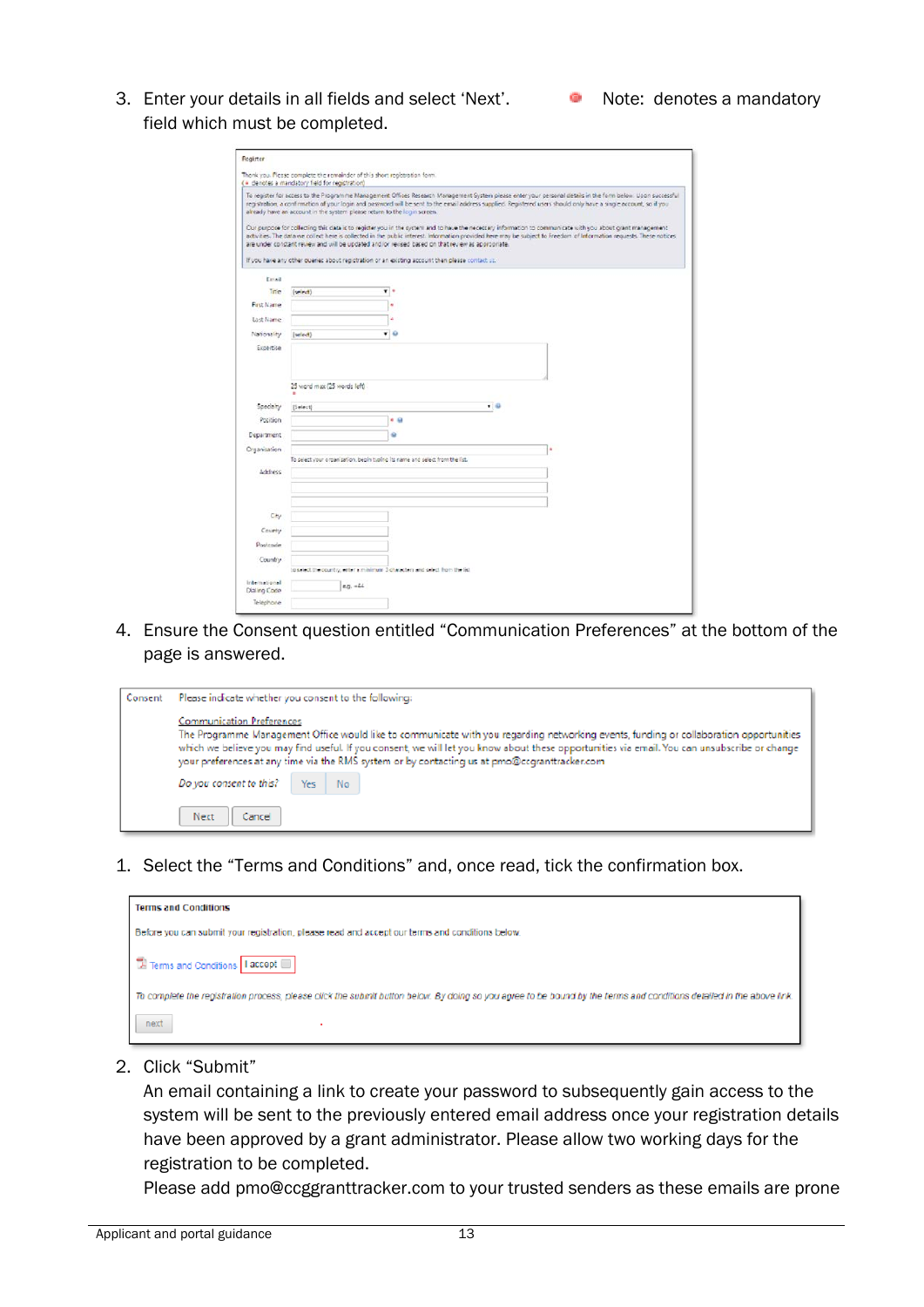to Spam or Junk folders.

In order to register successfully, please comply with the following:

- We insist on institutional emails if available This is a double check that the contact is who they say they are and represent the organisation registered with (anyone can create a Gmail/Hotmail account and claim to be someone).
- We do not accept generic / group emails The RMS is used for conflict checks and will flag these. If numerous people are using one email conflicts aren't picked up and we will not know who is using the system.
- We do not accept multiple accounts Again to ensure conflict checking is effective.
- Registered Organisations The UK associated organisation must be registered / available on Companies house, Charity Commissions, UK Register of Learning Providers or Organisations Data Service. Funding will only be given to organisations which are suitably credit checked using these.
- Sole Traders The PMO does not fund sole traders as they will not pass financial checks.

# Access the RMS

| <b>Existing Users</b>                 |                  |  |  |  |  |
|---------------------------------------|------------------|--|--|--|--|
| Please log in to access your account. |                  |  |  |  |  |
|                                       |                  |  |  |  |  |
| Email                                 |                  |  |  |  |  |
|                                       |                  |  |  |  |  |
| Password                              |                  |  |  |  |  |
|                                       |                  |  |  |  |  |
|                                       | Login            |  |  |  |  |
|                                       | Forgot Password? |  |  |  |  |

Enter your email address and password and click "log in". If you are accessing the system for the first time, the Basic Information page will display. Once the relevant fields have been completed, press Save button

The account home page will now display indicating access to the system.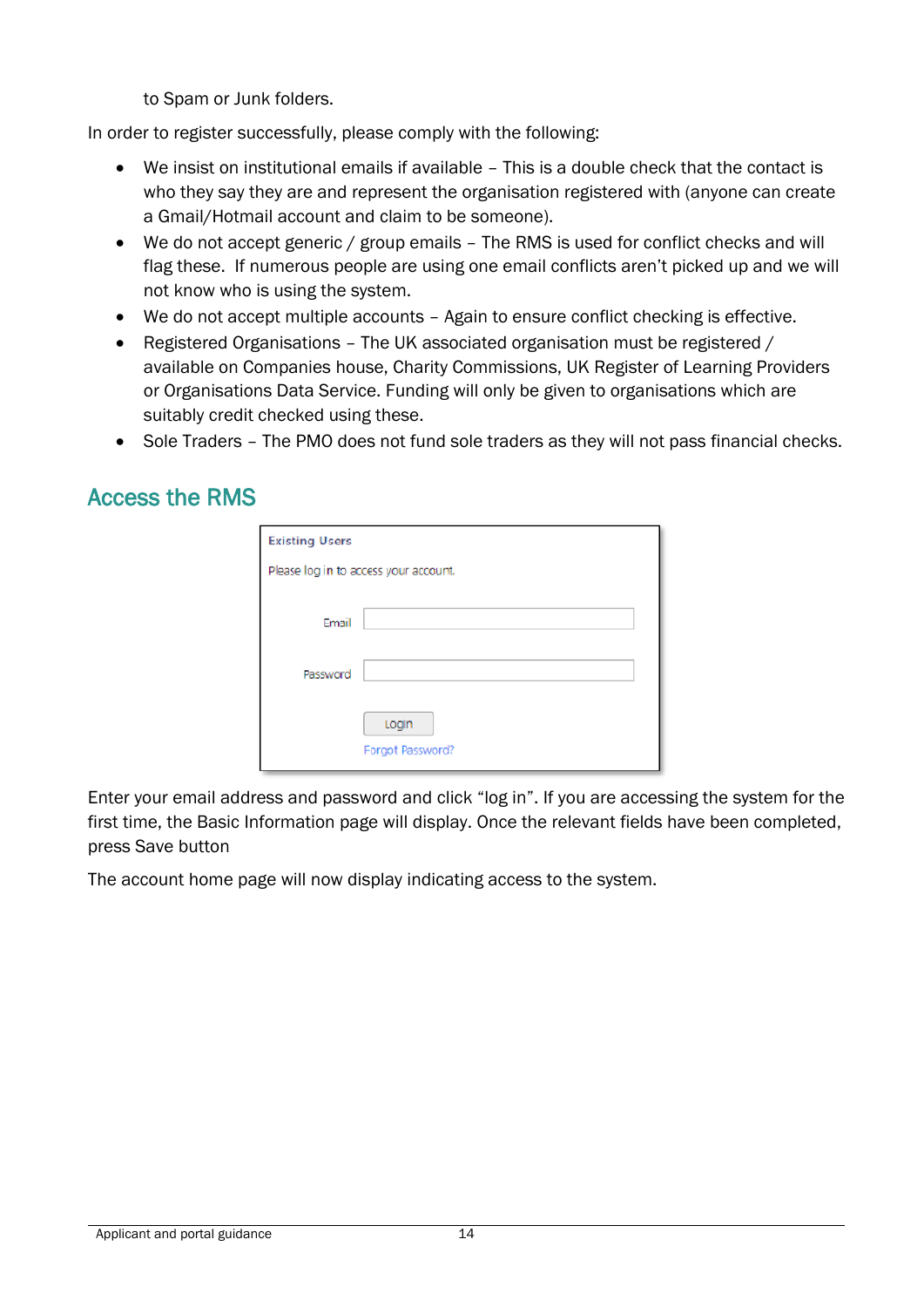#### Forgotten password

| <b>Existing Users</b>                 |                  |  |  |  |
|---------------------------------------|------------------|--|--|--|
| Please log in to access your account. |                  |  |  |  |
|                                       |                  |  |  |  |
| Email                                 |                  |  |  |  |
|                                       |                  |  |  |  |
| Password                              |                  |  |  |  |
|                                       |                  |  |  |  |
|                                       | Login            |  |  |  |
|                                       | Forgot Password? |  |  |  |

- 1. From the PMO home page click the "Forgotten Password?" hyperlink.
- 2. Enter the email address with which you registered and click submit
- 3. An email containing instructions for resetting your password will be sent to the registered email address.

Please note, persistent use (>3 attempts) of an incorrect password will lock your account; this is to protect you from attempts to access your data by a third party. If this happens you can request a new password via the forgotten password function.

#### The RMS Home Page



### Managing my details

Select "Manage My Details" from the left-hand menu

| Manage My Details                                                                                                                      |
|----------------------------------------------------------------------------------------------------------------------------------------|
| This section allows you to maintain your personal information.                                                                         |
| In Basic Information you can update personal details such as your name, institution, address and telephone number.                     |
| In Update CV you can edit your CV (last updated) any changes you make will be shown in your applications.                              |
| In Change Email you can change the email address that we use to contact you (this will also change the address that you use to login). |
| In Change Password you can change the password that you use to login.                                                                  |

Lead applicants and project partners (team members, clinical partners or sub-contractors) can manage their basic contact information and curriculum vitae (cv) through the 'Manage my Details' link on their application portal home page.

The contact information for the lead applicant and project partners', which are entered during the Registration process, will be automatically transferred by the application portal into the relevant fields during the application process.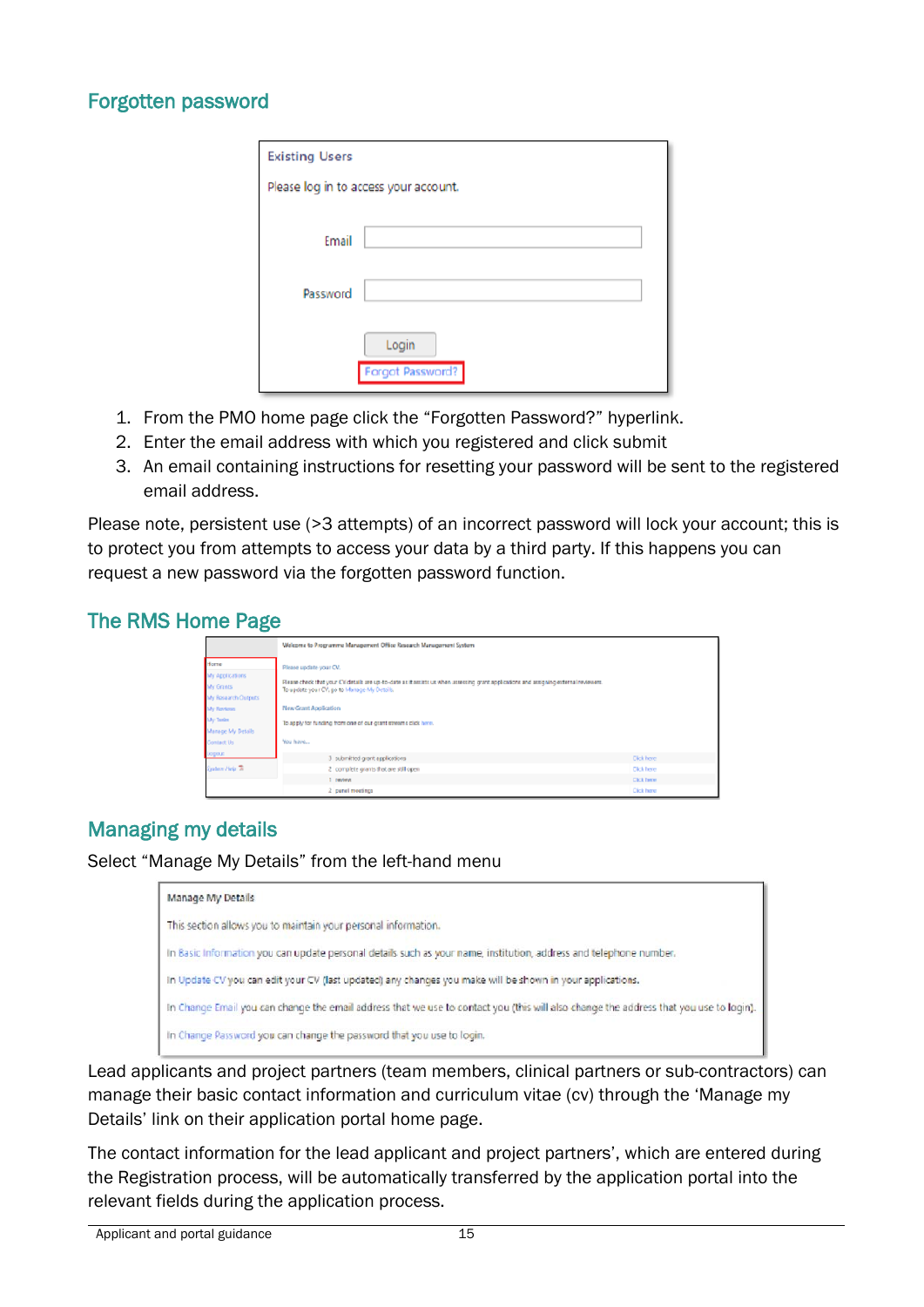# Creating and completing an online application

The lead applicant must initially create the new application.

Select "My Applications" from the left-hand menu and click the "New Application" button

| New Grant Application                                          |  |
|----------------------------------------------------------------|--|
| To apply for funding from one of our grant streams click here. |  |

A list of open funding rounds will display along with further information about the competition.

Selecting "Apply" will open an application form for completion Denotes a mandatory field

From the application summary page, the application can be edited by clicking on the 'Edit' button. The different sections of the application form can then be accessed via the list of hyperlinked buttons on the left-hand side of the application portal webpage. You can move from page to page either by using the 'Previous' and 'Next' buttons or using the list on the left-hand side of the web page.

Most questions are associated with contextual help  $\Theta$  buttons and clicking on them will open up pop-up windows containing brief guidance notes that supplement the published guidance for applicants. It is strongly advised that applicants refer to the published guidance first and then use contextual help  $\bullet$  as they complete and review each question, as contextual help is not designed to replace it. Mandatory questions are flagged with a red dot.

The research team can collaborate with the lead applicant to edit the content in the application by being invited to be a team member or a clinical partner through the Team section (section 5) of the application form.

The lead applicant can use the search tool to find project partners and then to invite them to join the application. The application portal will automatically dispatch an email inviting the project partners to confirm their participation in the application. The invited project partners can then decide whether to accept the invitation and consent to the application being submitted jointly in their name. They will need to log into the application portal and follow the links to 'Confirm' their involvement on the co-application summary page. Once confirmed, the project partner will be granted access to edit the online application form.

All project partners must 'Confirm' their invitation to participate in the application electronically on the co-application summary page in advance of the submission deadline.

The system will prevent your project partners accessing your application at the same time as you. This stops applicants and co-applicants inadvertently making changes to the same part of the application at the same time and overwriting each other's work.

### Remember to save your work

You will be prompted to save your work if you leave the browser in application editing mode. We recommend you save your work regularly to minimise the risk posed by any local computer or internet problems. You can save and return to the application form as often as you like prior to submission.